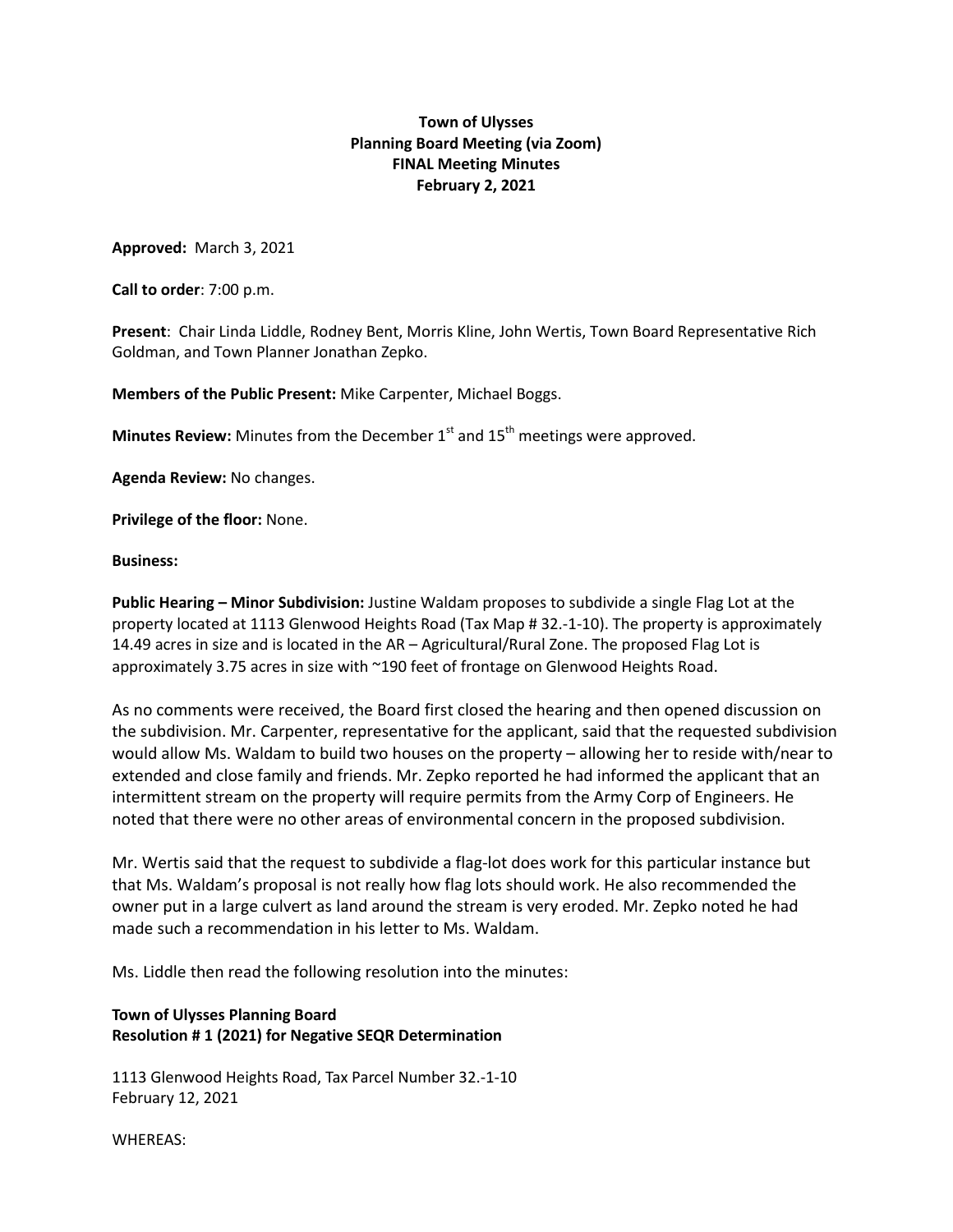1. This is in consideration of a Minor Subdivision located at 1113 Glenwood Heights Road, Tax Parcel Number 32.-1-10, for the creation of two lots. The proposed project is located on an ~14.9-acre parcel in the Agricultural Zone.

NOW THEREFORE BE IT RESOLVED:

That after careful consideration of the Short Environmental Assessment Form and evaluation of the possible impacts submitted by staff, the Town of Ulysses Planning Board hereby determines that:

1.the action is Unlisted and will act as Lead Agency in an uncoordinated environmental review with respect to the project; and

2.There is neither an anticipated increase in traffic nor a significant increase in residential density. No land disturbance is proposed at this time. Although the parcels contain portions of the Glenwood Creek Unique Natural area, the planning board has determined that the subdivision will not result in significant adverse environmental impacts, and makes a negative determination of environmental significance for the reasons set forth in the Environmental Assessment Form Parts 2 and 3 referenced above, in accordance with the New York State Environmental Quality Review Act for the above referenced action as proposed, and therefore, an Environmental Impact Statement will not be required.

Mr. Klein MADE and Mr. Bent SECONDED the MOTION; voting was as follows:

| Member              | Aye | Nay | Abstain |
|---------------------|-----|-----|---------|
| Linda Liddle, Chair | x   |     |         |
| Rodney Bent         | x   |     |         |
| Morris Klein        | x   |     |         |
| Rebecca Schneider   |     |     |         |
| John Wertis         | x   |     |         |
| Pete Angie, Alt.    |     |     |         |
|                     |     |     |         |

Motion passed unanimously.

## **Town of Ulysses Planning Board Resolution # 2 (2021) for Minor Subdivision**

1113 Glenwood Heights Road, Tax Parcel Number 32.-1-10 February 12, 2021

## WHEREAS:

A. The proposed action is in consideration of a Minor Subdivision located at 1113 Glenwood Heights Road, Tax Parcel Number 32.-1-10, for the creation of two lots. The proposed project is located on a ~14.9 acre parcel in an AR Zone. and

B. The existing lot will be subdivided into two lots. Parcel "A" will be ~11.15 acres. Parcel "B" will be ~3.75 acres.

C. The Planning Board, acting as lead agency for the project, has issued a Negative Declaration